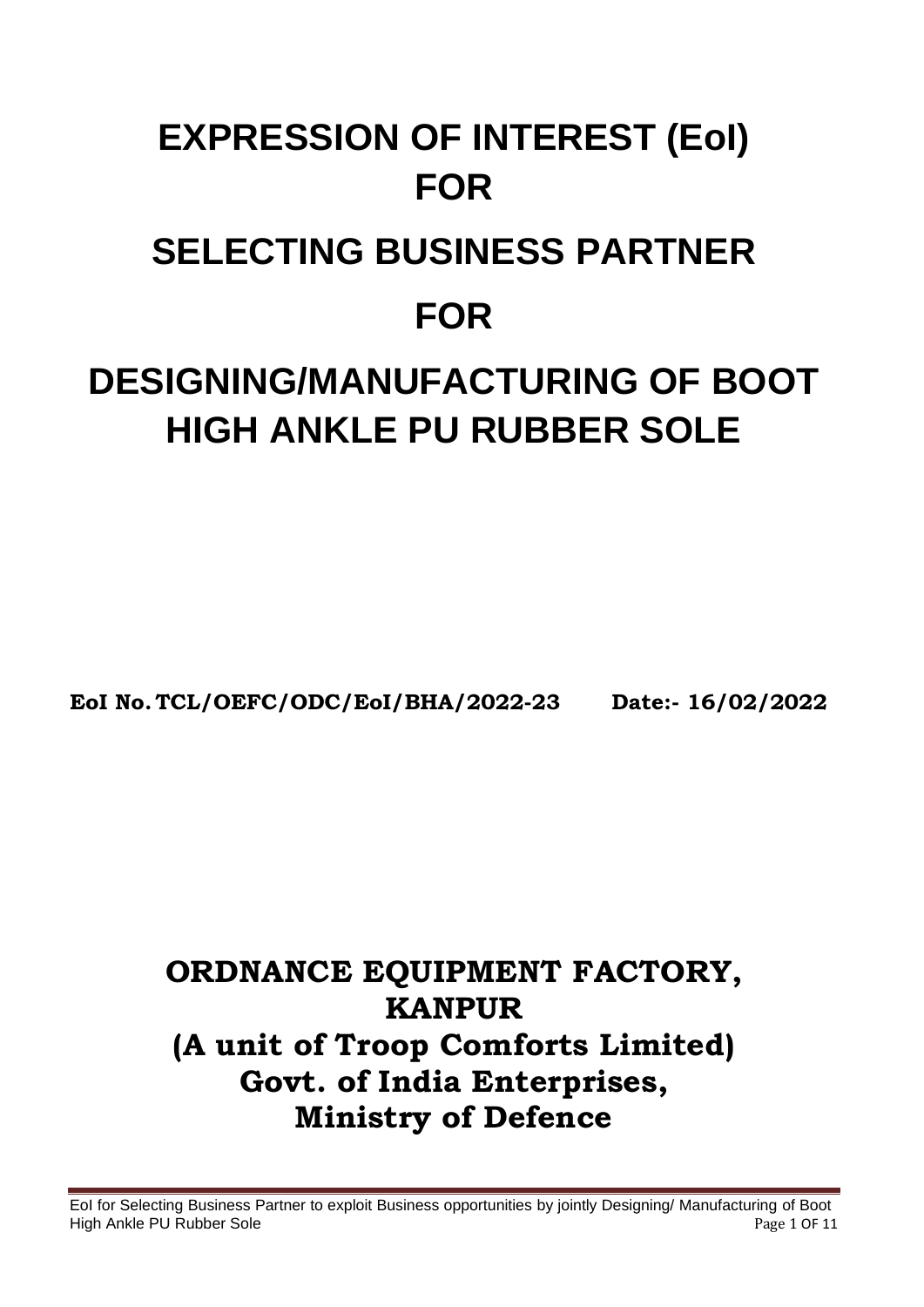### **PART – I**

#### **1. OBJECTIVE OF EXPRESSION OF INTEREST (EoI)**

The objective of this Expression of Interest (EoI) is to have MoU with an Indian enterprise to became Business Partner for Designing/Manufacturing of all types of Boot High Ankle PU Rubber Sole in the form of complete units.

#### **2. EoI ISSUING AUTHORITY:**

This Expression of Interest (EoI) is issued by OEFC, a Unit of Troop Comfort Limited, Govt. of India Enterprise, and Ministry of Defence, intended to short-list potential bidders. OEFC decision with regard to the short -listing of bidders through this EoI shall be final and the OEFC reserves the right to reject anyorall the bidswithout assigningany reason.

| <b>S. No.</b> | <b>Item</b>                         | <b>Description</b>                                                                                                                                                                         |  |
|---------------|-------------------------------------|--------------------------------------------------------------------------------------------------------------------------------------------------------------------------------------------|--|
| 1             | <b>Project Title</b>                | <b>Expression of Interest (EoI) for selecting Business</b><br>Partner to exploit Business opportunities by jointly<br>Designing/Manufacturing of Boot High Ankle PU<br><b>Rubber Sole.</b> |  |
| $\mathbf 2$   | Eol No. & Date                      | TCL/OEFC/ODC/Eol/BHA/2022-23 Dt. 16.02.2022                                                                                                                                                |  |
| 3             | <b>ProjectInitiator Details</b>     |                                                                                                                                                                                            |  |
|               | Department                          | Ordnance Equipment Factory, Kanpur<br>A Unit of Troop Comfort Limited                                                                                                                      |  |
|               | <b>Contact Person &amp; Contact</b> | Shri: Kuldeep Kumar                                                                                                                                                                        |  |
|               | <b>Details</b>                      | Phone: 0512-2311181 (Extn 3070)                                                                                                                                                            |  |
|               |                                     | Mobile: 81056 06388                                                                                                                                                                        |  |
|               |                                     | Email: kuldeepkumar@ord.gov.in                                                                                                                                                             |  |
|               |                                     | <b>Ordnance Equipment Factory</b><br>A unit of Troop Comforts Limited, Kanpur<br>$U.P. - 208001.$<br>Ph. No.0512-2311181-85<br>Email: oefc@ord.nic.in                                      |  |
| 4             | Submission of Proposal              | The General Manager<br><b>Ordnance Equipment Factory</b><br>Kanpur, U.P. - 208001<br>Email: oefc@ord.nic.in                                                                                |  |
| 5             | Website                             | https://www.troopcomfortslimited.co.in                                                                                                                                                     |  |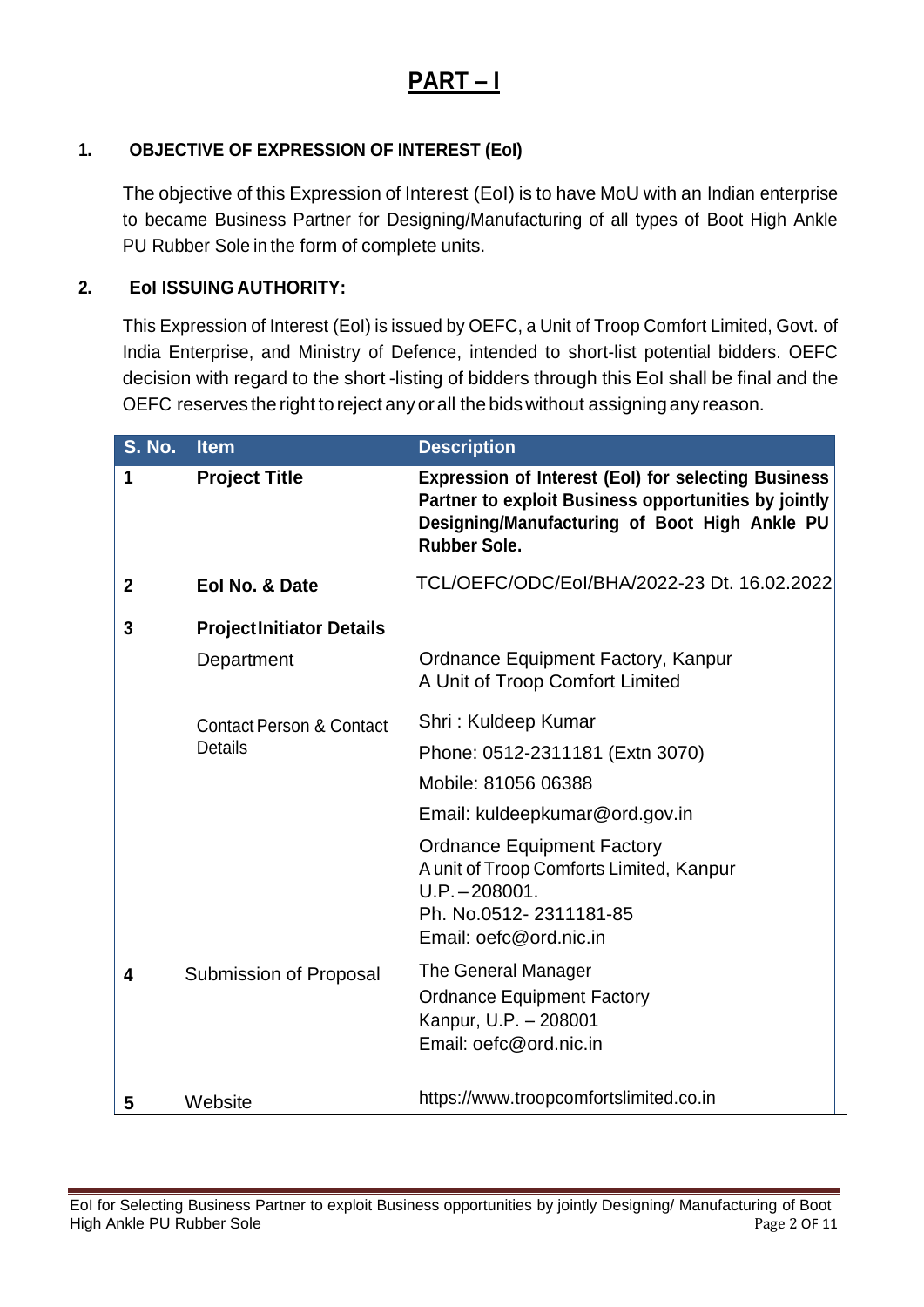#### **3. TENTATIVE CALENDAR OF EVENTS**

The following table enlists important milestones and timelines for completion of bidding activities:

| S. No | <b>Milestone</b>                                            | Date and time<br>(dd-mm-yyyy;<br>hh:mm) |
|-------|-------------------------------------------------------------|-----------------------------------------|
| 1.    | Release of Expression of Interest (EoI)                     | 16/02/2022                              |
| 2.    | Last date for submission of written questions by<br>bidders | 23/02/2022; 17:00 Hrs                   |
| 3.    | Response to the Queries                                     | 25/02/2022; 17:00 Hrs                   |
| 4.    | Last date for Submission of Eol Response                    | 28/02/2022; 17:00 Hrs                   |
| 5.    | Opening of EolResponses                                     | 02/03/2022; 11:00 Hrs                   |
| 6.    | <b>Declaration of Short listed Firms</b>                    | To be informed later                    |

#### **4. AVAILABILITY OF THE EoIDOCUMENTS**

EoI can be downloaded from the website https://www.troopcomfortslimited.co.in. The bidders are expected to examine all instructions, forms, terms, project requirements and other details in the EoI documents. Failure to furnish complete information as mentioned in the EoI documents or submission of a proposal not substantially responsive to the EoI documents in every respect will be at the bidder's risk and may result in rejection of the proposal.

#### **5. VENUE &DEADLINE FOR SUBMISSION OF PROPOSALS**

Proposals, in its complete form in all respects as specified in the EoI, must be submitted to OEFC, at the following address/mail:

> **The General Manager Ordnance Equipment Factory Kanpur, U.P. – 208001 Email: oefc@ord.nic.in**

OEFC may, in exceptional circumstances and at its discretion, extend the deadline for submission of proposals by issuing an addendum to be made available on the OEFC website, in which case all rights and obligations of OEFC and the bidders previously subject to the original deadline will thereafter be subject to the deadline as extended.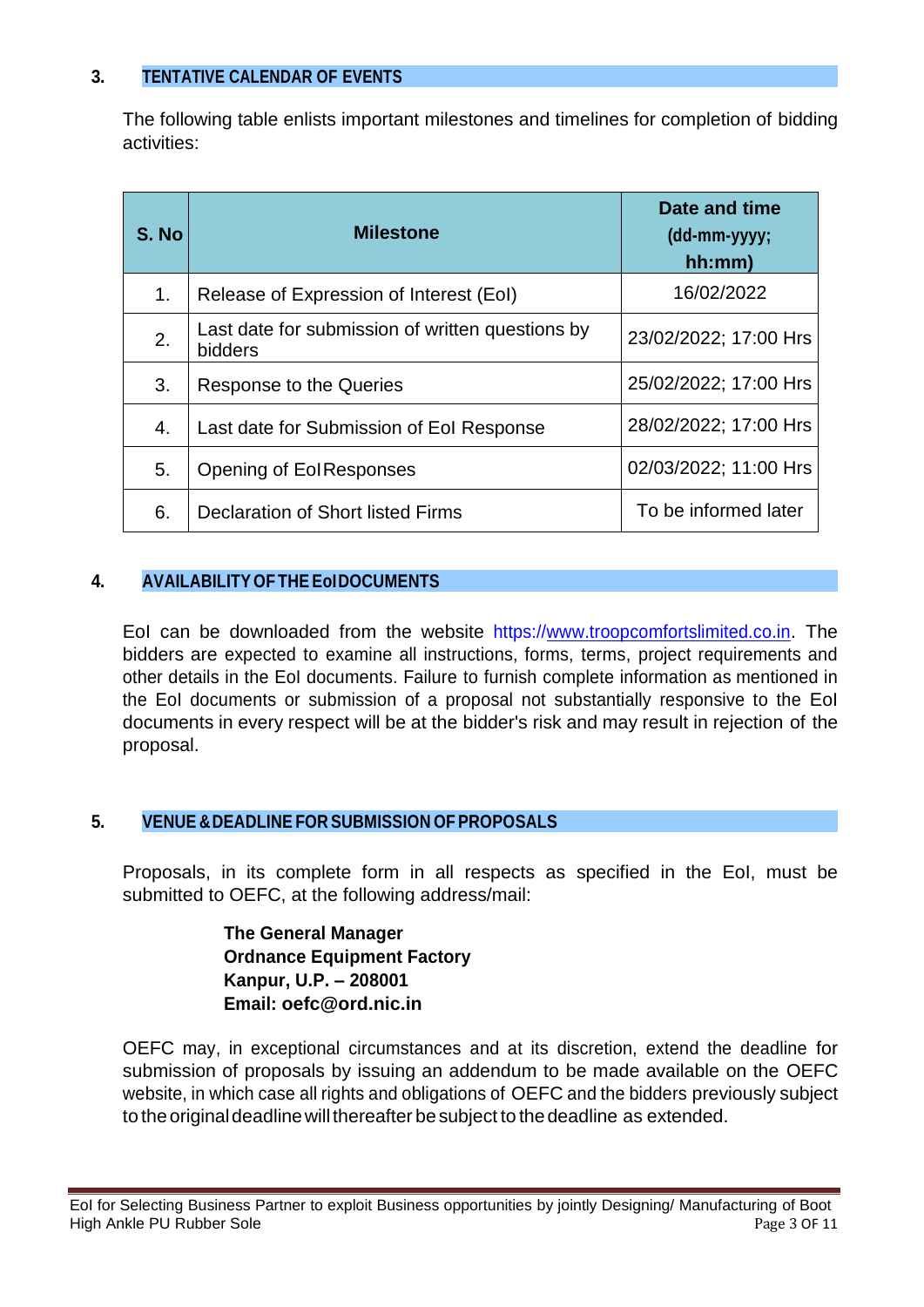## **PART – II**

## **EXPRESSION OF INTEREST (EoI)**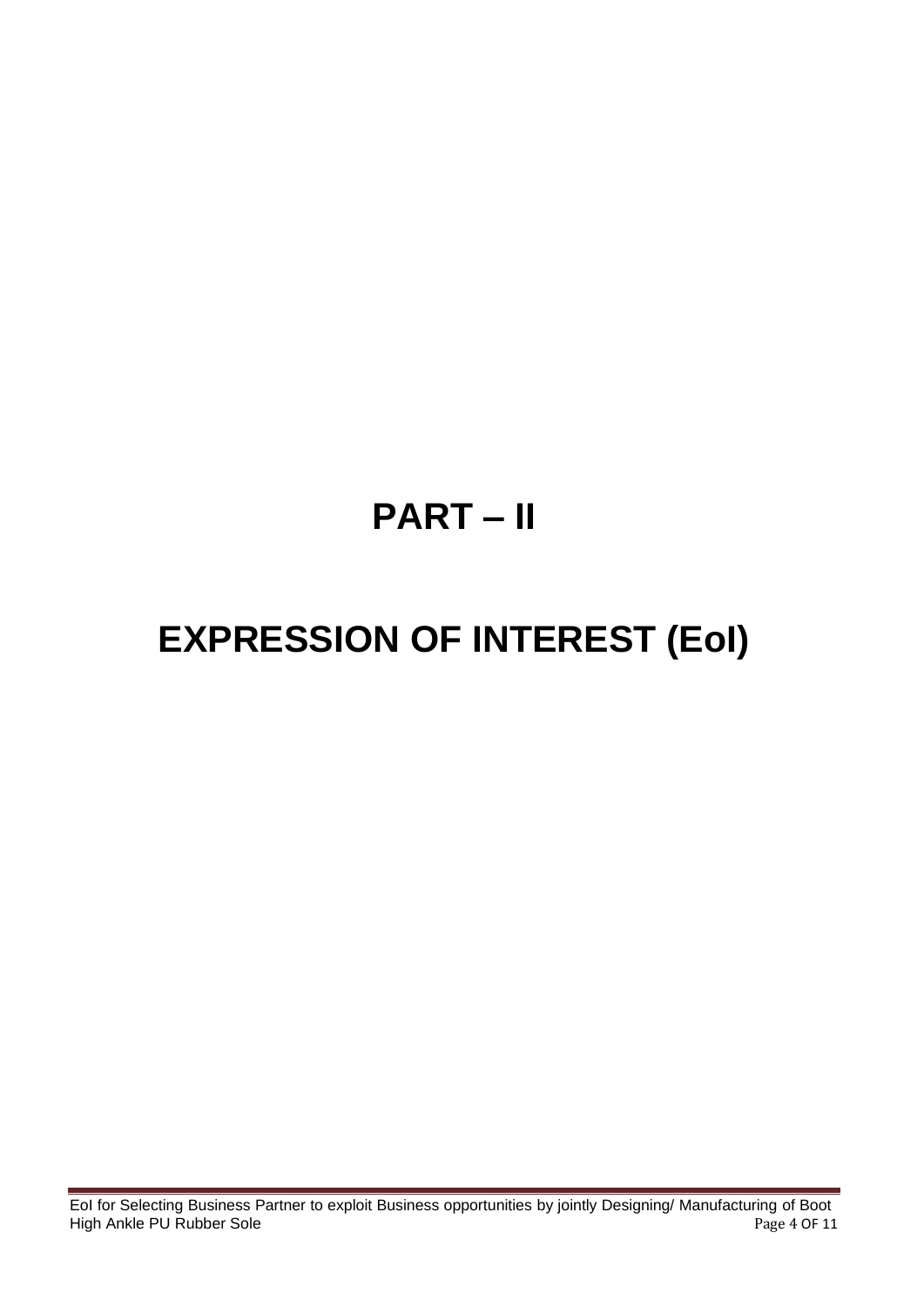#### **ORDNANCE EQUIPMENT FACTORY, KANPUR (A unit of Troop Comforts Limited) Govt. of India Enterprises, Ministry of Defence**

#### **EXPRESSION OF INTEREST (EOI) FOR SELECTING BUSINESS PARNER FOR DESIGNING/MANUFACTURING OF BOOT HIGH ANKLE PU RUBBER SOLE**

#### **EoI No.: TCL/OEFC/ODC/EoI/BHA/2022-23 Dated: 16/02/2022**

**SUB: Expression of Interest (EoI) for selecting Business Partner to exploit Business opportunities by jointly Designing/Manufacturing of Boot High Ankle PU Rubber Sole.**

#### **1. INTRODUCTION**

- Ordnance Equipment Factory, Kanpur (OEFC) is a unit of Troop Comforts Limited, Govt of India Enterprise, Ministry of Defence. Troop Comforts Limited is a Public Sector Undertaking incorporated on 01<sup>st</sup> October 2021 under the companies Act, 2013(18 of 2013) with 100 % equity share held by Government of India. Prior to this, OEFC was part of erstwhile OFB (Ordnance Factory Board) under Dept. of Defence Production, Govt. of India.
- The unit is involved in manufacture of Troop Comforts Equipments such as Boots, Tents (TEFS 2M/4M, Tent Arctic), Sleeping Bags, Bukharis etc for Indian Armed Forces, MHA, State Police and Civil Sector.
- OEFC is equipped with State of The Art NABL Accredited Laboratory for all kind of input materials inspection.

#### **2. OBJECTIVE:**

The objective of this Expression of Interest (EoI) is to have MoU with an Indian enterprise to become Business Partner for Manufacturing of Boot High Ankle PU Rubber Sole.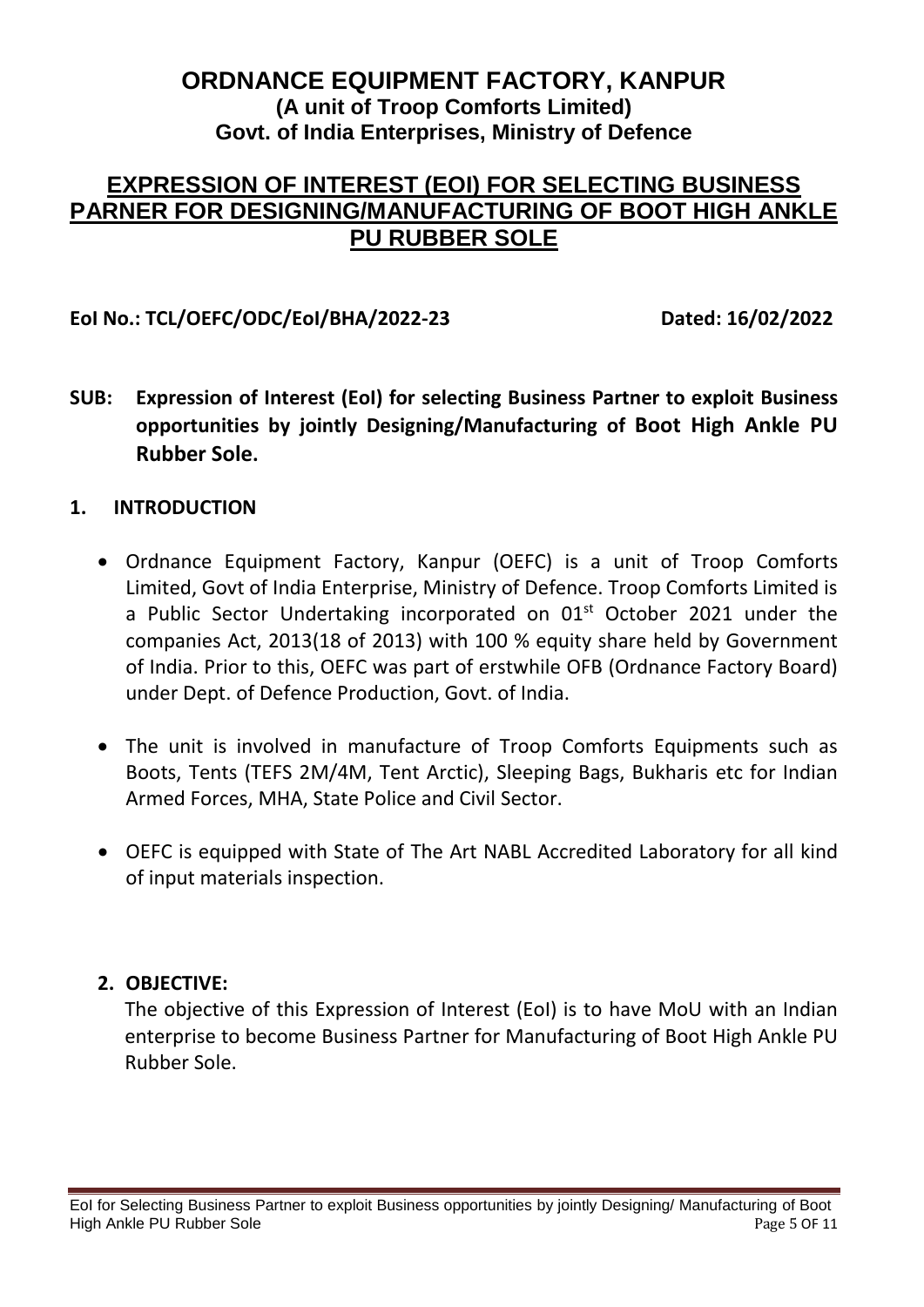#### **3. GENERAL INFORMATION:**

- a) The intended partner firm must have all technical and production facilities for manufacturing of Boot High Ankle PU Rubber Sole & other type of Boots conforming to relevant specifications.
- b) The firm must have designed, developed & manufactured the subject item with minimum 50% of indigenous content. If they have collaborated with any foreign technology partner, the nature of such collaboration and technology area must be clearly stated in their offer.
- c) This EoI is not a part of bidding process and submission of any information against this EoI or any other additional information do not automatically entitle them to claim to qualify and/or any other right in any way.
- d) OEFC reserves the right to seek additional information from participating firms, including detailed presentation of their proposal.
- e) OEFC reserve the right, solely at its discretion to modify or issue another EoI at a later date without assigning any reason whatsoever.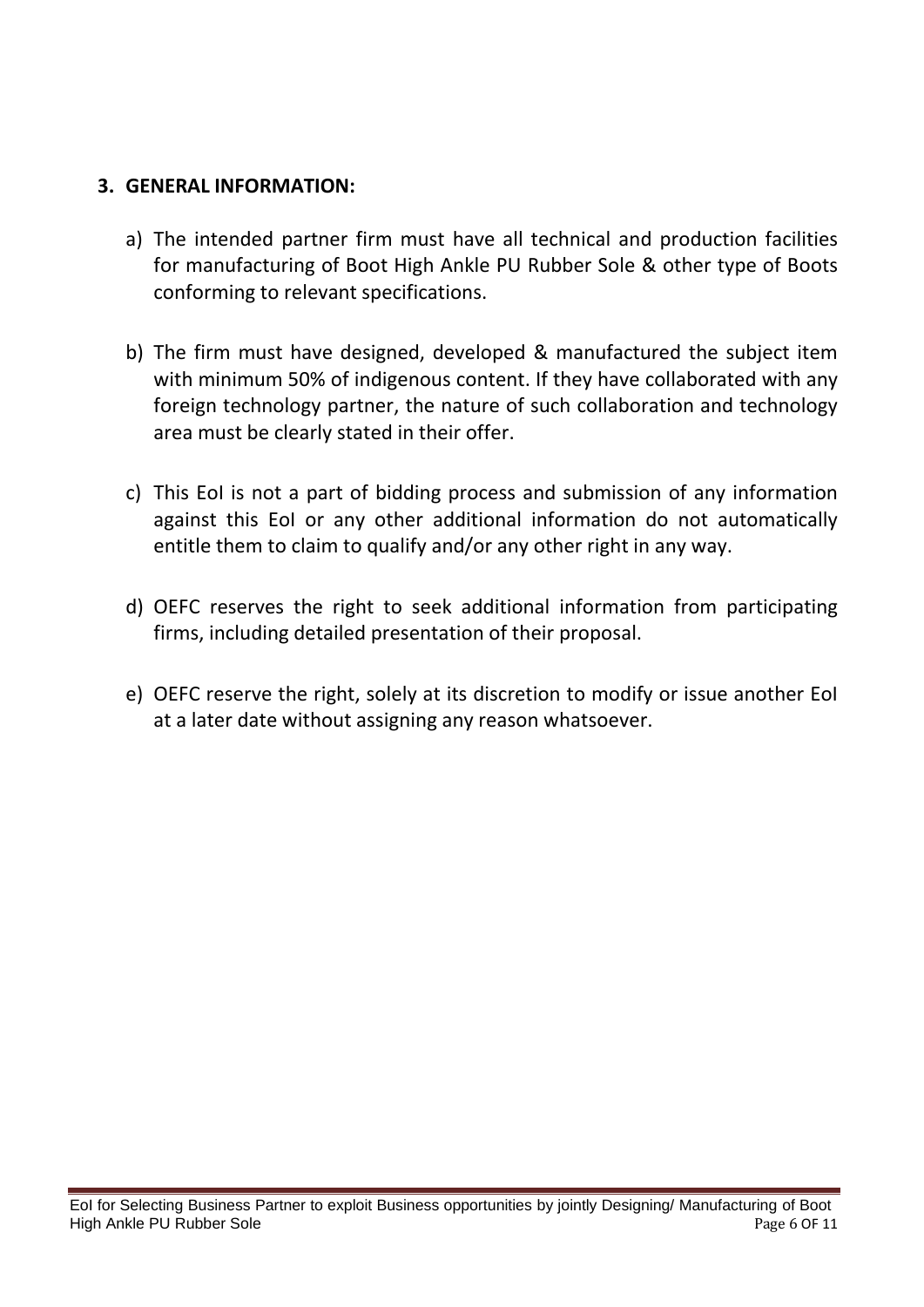#### **4. DETAILS OF THE COMPANY:**

| a)           | Name of the Company                                                                                                           |                                                  |
|--------------|-------------------------------------------------------------------------------------------------------------------------------|--------------------------------------------------|
| b)           | <b>Complete Address</b>                                                                                                       |                                                  |
| C)           | Nature of the Company                                                                                                         |                                                  |
| d)           | <b>Ownership Status</b>                                                                                                       |                                                  |
| e)           | Category of Industry                                                                                                          | Startup/DPSU/ MSME/etc                           |
| f)           | Registrations available with Govt<br>Agencies:<br>(Please mention Registration No.,<br>date & enclose the Certificate):       | 1.<br>2.<br>3.<br>4.                             |
| g)           | Average Turnover for last 03<br>Years (min Rs. 5 Cr required).<br>(Relaxable for Start-ups as per<br>latest Govt. Guidelines) |                                                  |
| h)           | Net Worth of previous financial<br>year                                                                                       | Positive / Negative                              |
| i)           | Defence Industrial Licence, if any.<br>If Yes, enclose the details                                                            |                                                  |
| j)           | PAN/TAN/CIN/GST<br>(Enclose the certificate copy)                                                                             |                                                  |
| $\mathsf{k}$ | Balance Sheets of last 03 Financial<br>Years enclose.                                                                         |                                                  |
| $\vert$      | Name of Contact person with<br>communication details                                                                          | Name:<br>Phone/Mob No:<br>Email:<br>Whatsapp No: |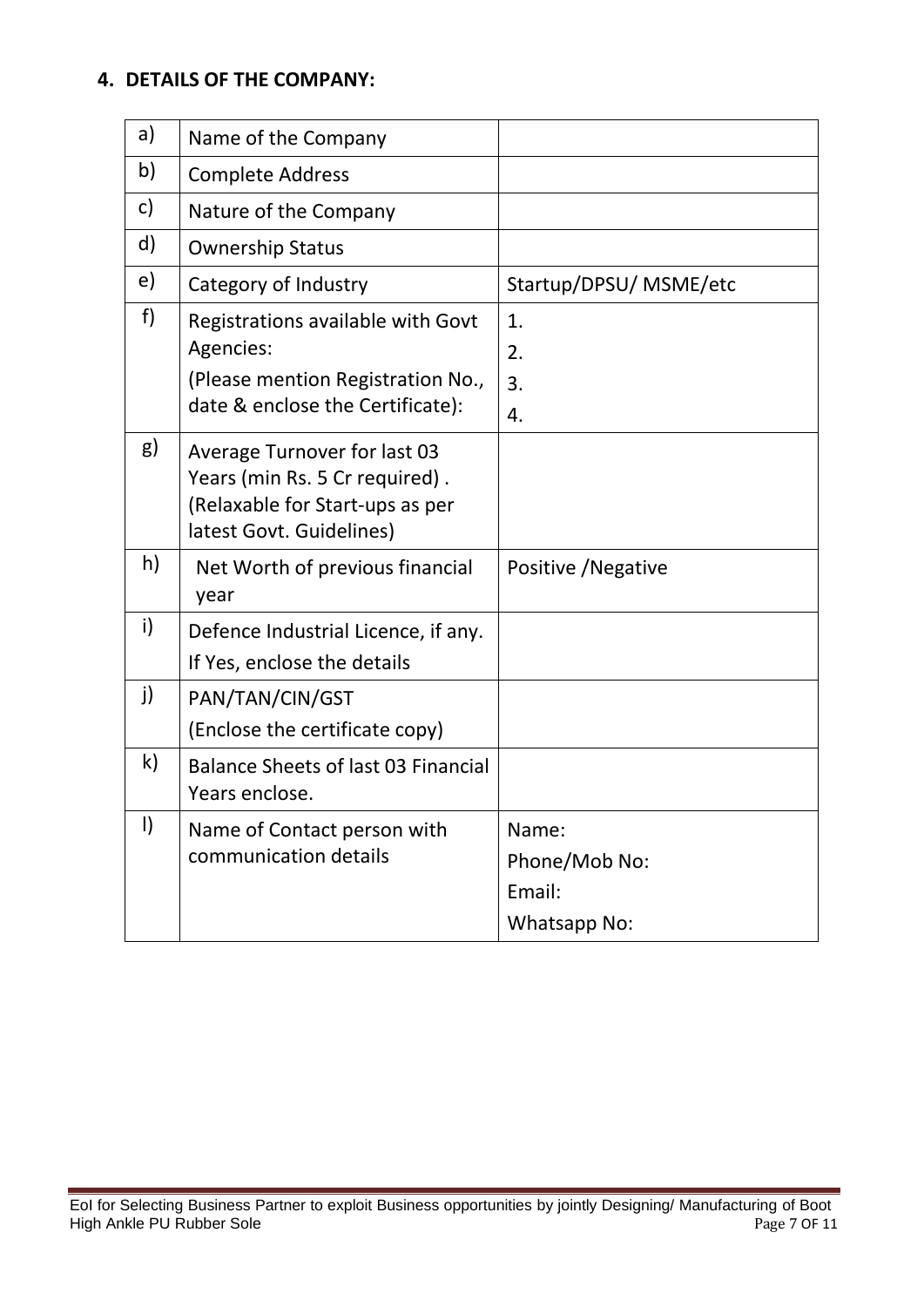#### **5. DETAILS FOR TECHNICAL EVALUATION:**

|                                                | Yes/No                                                                                                                                                |
|------------------------------------------------|-------------------------------------------------------------------------------------------------------------------------------------------------------|
|                                                |                                                                                                                                                       |
| 0f                                             |                                                                                                                                                       |
| complete units or parts thereof.               |                                                                                                                                                       |
| Enclose the latest & complete                  | Yes/No                                                                                                                                                |
| <b>Technical Brochure of all the</b>           |                                                                                                                                                       |
| products/technology along with                 |                                                                                                                                                       |
| their annual production capacity.              |                                                                                                                                                       |
| Enclose the complete details of Plant          | Yes/No                                                                                                                                                |
| & Machine along with their annual              |                                                                                                                                                       |
|                                                |                                                                                                                                                       |
| Enclose the details of Domestic                | Yes/No/NA                                                                                                                                             |
| supply orders executed with Indian             |                                                                                                                                                       |
| Armed Forces/MHA etc                           |                                                                                                                                                       |
| Enclose the details of Export Supply           | Yes/No/NA                                                                                                                                             |
| Orders, if any,                                |                                                                                                                                                       |
| Enclose the details along with copy            | Yes/No/NA                                                                                                                                             |
| of IPRs, if any                                |                                                                                                                                                       |
| details of Foreign<br>Enclose<br>the           | Yes/No/NA                                                                                                                                             |
| collaborations, if any.                        |                                                                                                                                                       |
| Enclose details of In-House R&D                | Yes/No/NA                                                                                                                                             |
| setup, if any.                                 |                                                                                                                                                       |
| National/International<br><b>Details</b><br>of | Yes/No/NA                                                                                                                                             |
| certification/accreditation<br>along           |                                                                                                                                                       |
|                                                |                                                                                                                                                       |
| Any other relevant information                 | Yes/No                                                                                                                                                |
|                                                |                                                                                                                                                       |
|                                                | Capability/Capacity to<br>design<br>/develop/manufacture& supply the<br>form<br>subject items in<br>the<br>production capacity.<br>with copy, if any. |

#### **6. SHORT LISTING & SIGNING OF MoU:**

After evaluating the credentials, draft MoU will be forwarded to the selected Business Partner. After confirmation of mutually agreed details of the draft MoU, the MoU will be signed.

#### **7. OTHER REQUIREMENTS:**

The Participating Firms should also submit the following:

- i. Non-Disclosure Agreement
- ii. No Cost No Commitment confirmation.
- iii. An undertaking that firm is not debarred/blacklisted by any Government Organization/Department. (Format enclosed)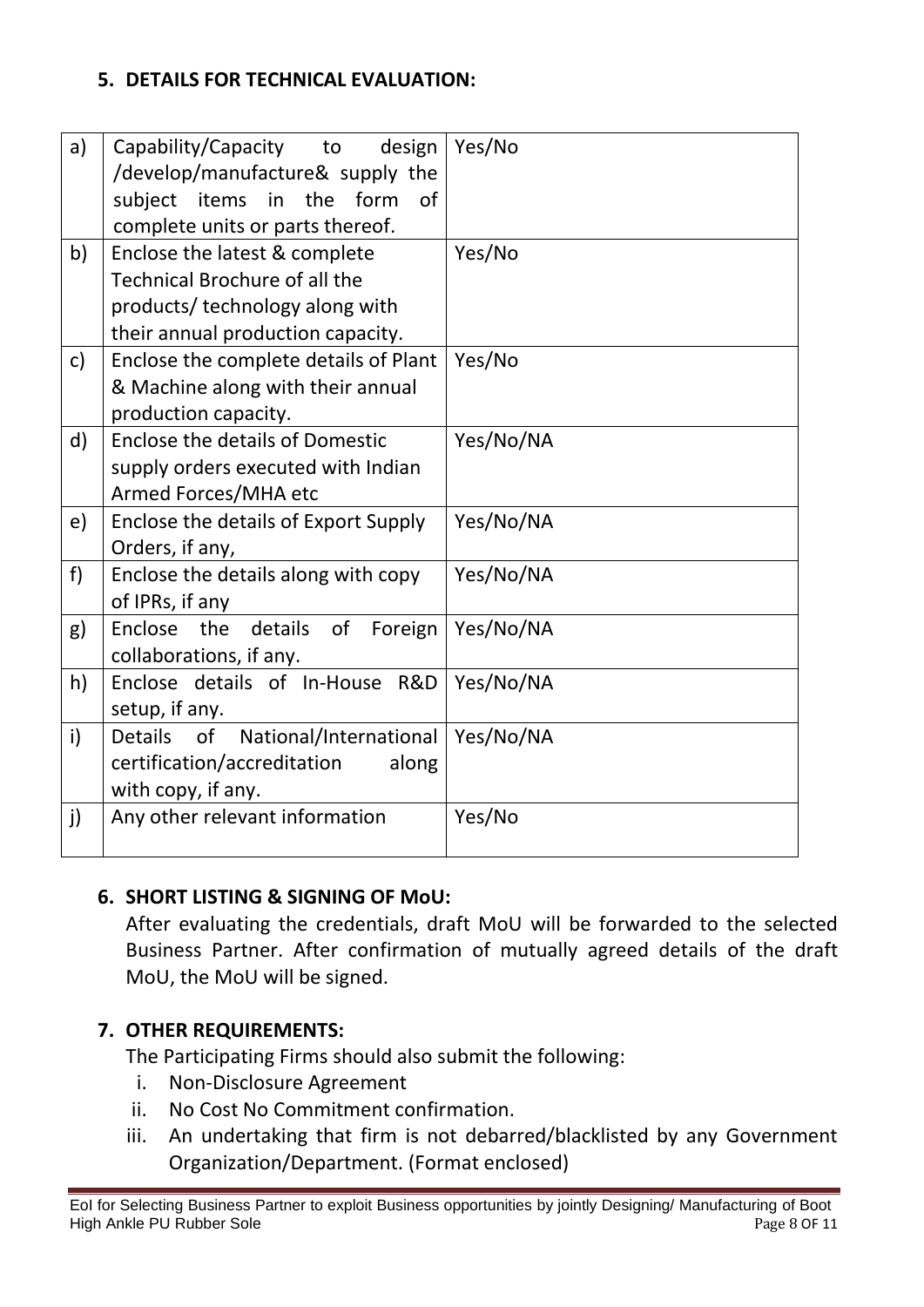#### **8. RESPONSE AGAINST THIS EXPRESSION OF INTEREST MAY BE SUBMITTED AT FOLLOWING ADDRESS:**

The General Manager Ordnance Equipment Factory Kanpur - 208001. Email: oefc@ord.nic.in

#### **9. DETAILS OF NODAL OFFICER:**

For any additional information or clarification correspondence can be made at following point of contact of OEFC Kanpur:

Nodal Officer: Kuldeep Kumar Phone: 0512-2311181 (Extn 3070) Email: kuldeepkumar@ord.gov.in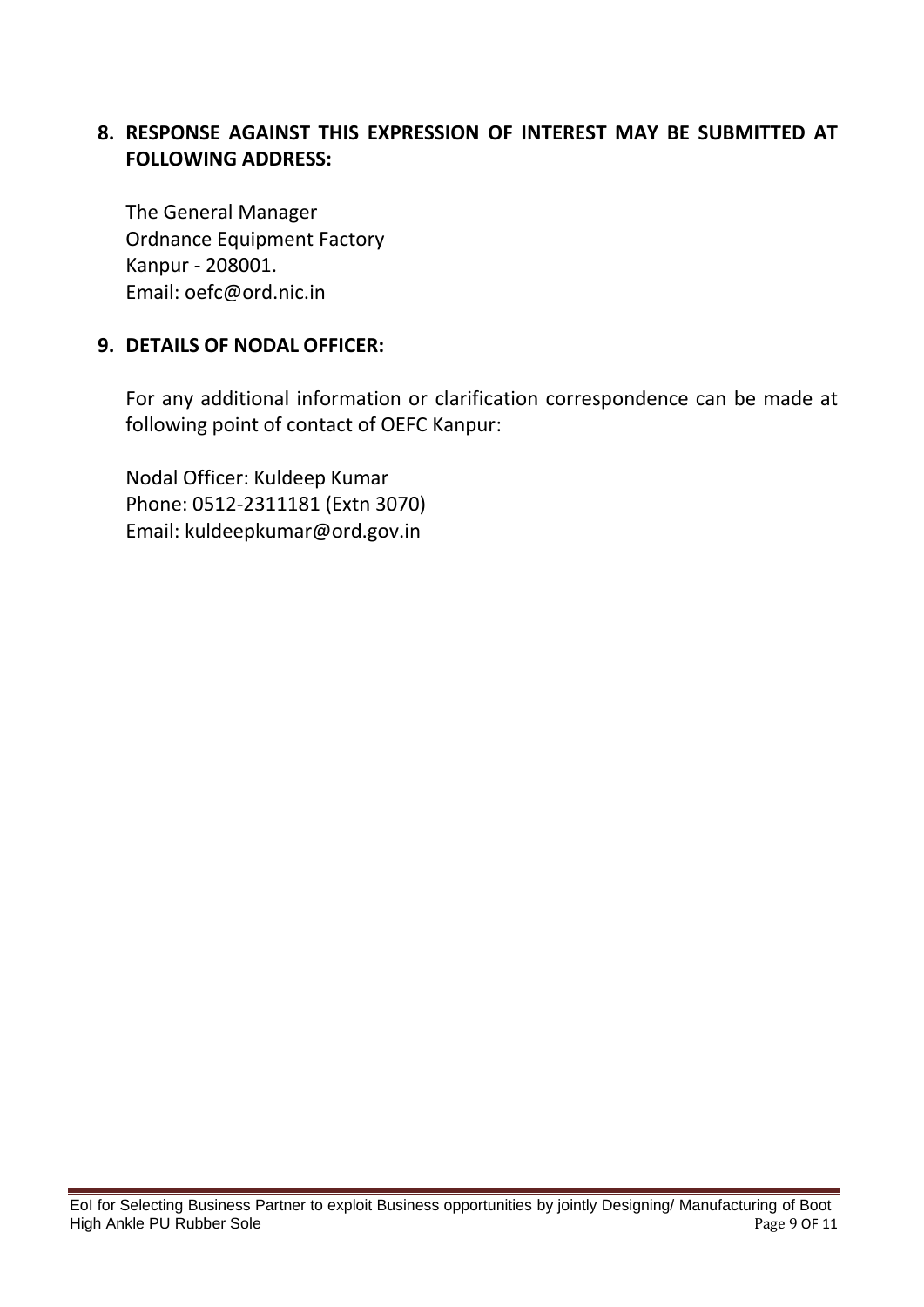#### **CHECK LIST FOR ENCLOSURES:**

Following is the Checklist for the documents to be attached with the EoI:

| i.    | Copy of Registration with Govt Agencies                                                                                         |  |
|-------|---------------------------------------------------------------------------------------------------------------------------------|--|
| ii.   | Copy of Defence Industrial Licence                                                                                              |  |
| iii.  | Copy of PAN/TAN/CIN/GST                                                                                                         |  |
| iv.   | Balance Sheet of last 03 financial years                                                                                        |  |
| v.    | Non-Disclosure Agreement                                                                                                        |  |
| vi.   | No Cost No Commitment confirmation                                                                                              |  |
| vii.  | An undertaking that firm is not<br>debarred/blacklisted by any Government<br>Organisation/Department. (Format enclosed)         |  |
| viii. | Copy of latest & complete Technical Brochure of<br>all the products/ technology along with their<br>annual production capacity. |  |
| ix.   | Complete details of Plant & Machine along with<br>their annual production capacity.                                             |  |
| х.    | Copy of details of Domestic supply orders<br>executed with Indian Armed Forces/MHA etc                                          |  |
| xi.   | Copy of details of Export Supply Orders, if any,                                                                                |  |
| xii.  | Copy of IPRs, if any                                                                                                            |  |
| xiii. | Details of Foreign collaborations, if any.                                                                                      |  |
| xiv.  | Details of In-House R&D setup, if any.                                                                                          |  |
| XV.   | Copy of National/International<br>certification/accreditation                                                                   |  |
| xvi.  | Any other relevant information                                                                                                  |  |